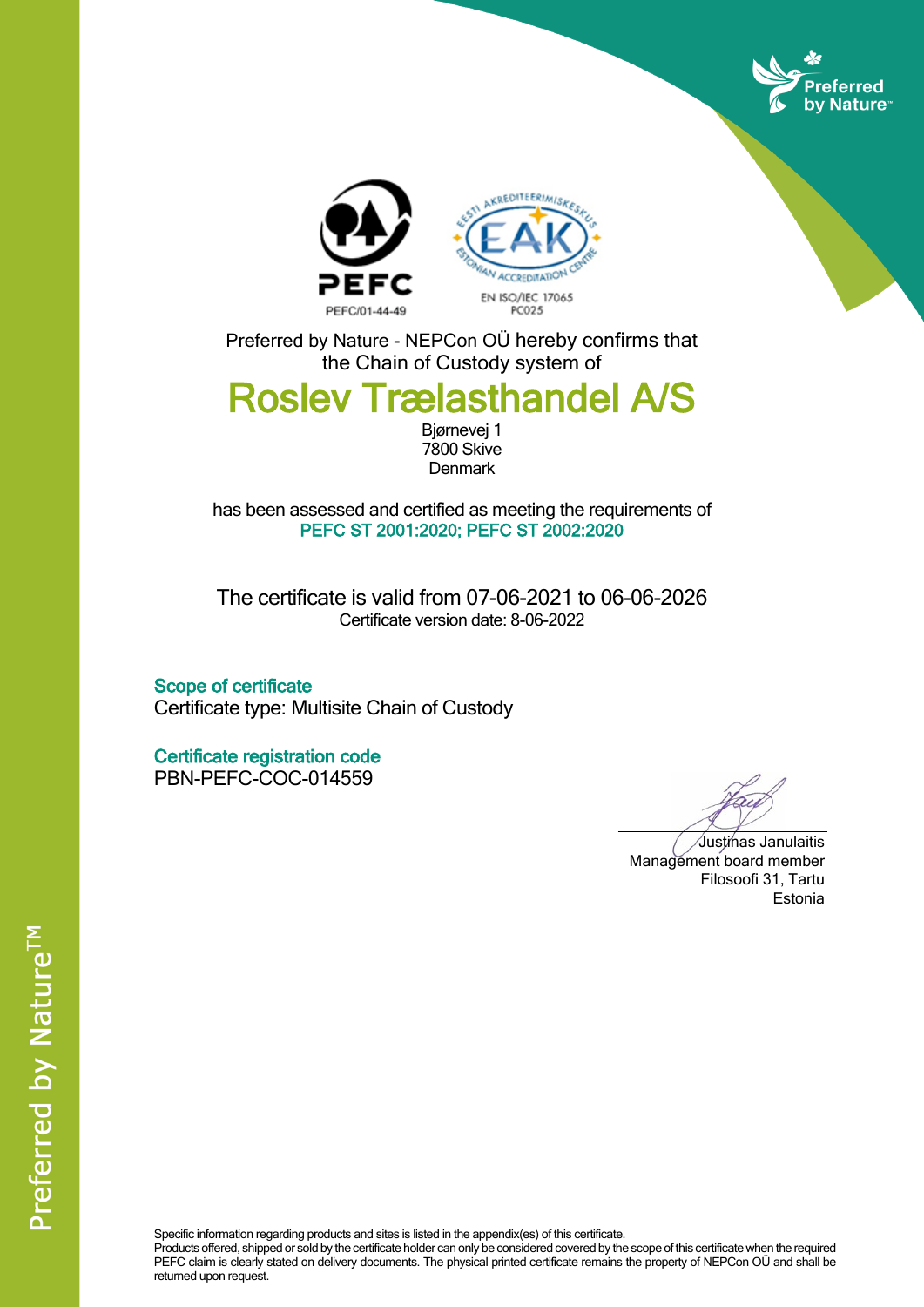

## **Annex A: Scope of Roslev Trælasthandel A/S PEFC Chain of Custody Certificate PBN-PEFC-COC-014559**

| <b>Product Type</b>                                                          | <b>PEFC Claims</b> | <b>CoC Method</b>   | <b>Input Material</b><br>Category |
|------------------------------------------------------------------------------|--------------------|---------------------|-----------------------------------|
| 030000 - Savet træ                                                           | x% PEFC Certified  | Physical separation | Certified material                |
| 040000 - LVL Støer,<br>Fingersamlet træ,<br>Composit plade                   | x% PEFC Certified  | Physical separation | Certified material                |
| 050000 - Spånplader,<br>MDF/HDF plader,<br>OSB plader X-Finer                | x% PEFC Certified  | Physical separation | Certified material                |
| 060000 -<br>Pakkemateriale,<br>Husholdningsprodukte<br>r                     | x% PEFC Certified  | Physical separation | Certified material                |
| 070000 - Bordplader,<br>Køkkenbordplader                                     | x% PEFC Certified  | Physical separation | Certified material                |
| 080000 - Havemøbler,<br>Hegn, Andet                                          | x% PEFC Certified  | Physical separation | Certified material                |
| 090000 - Døre &<br>Karme, Vinduer,<br>Gulve, lofter, vægge,<br>Lister, Andet | x% PEFC Certified  | Physical separation | Certified material                |

Products offered, shipped or sold by the certificate holder can only be considered covered by the scope of this certificate when the required PEFC claim is clearly stated on delivery documents. The physical printed certificate remains the property of NEPCon OÜ and shall be returned upon request.